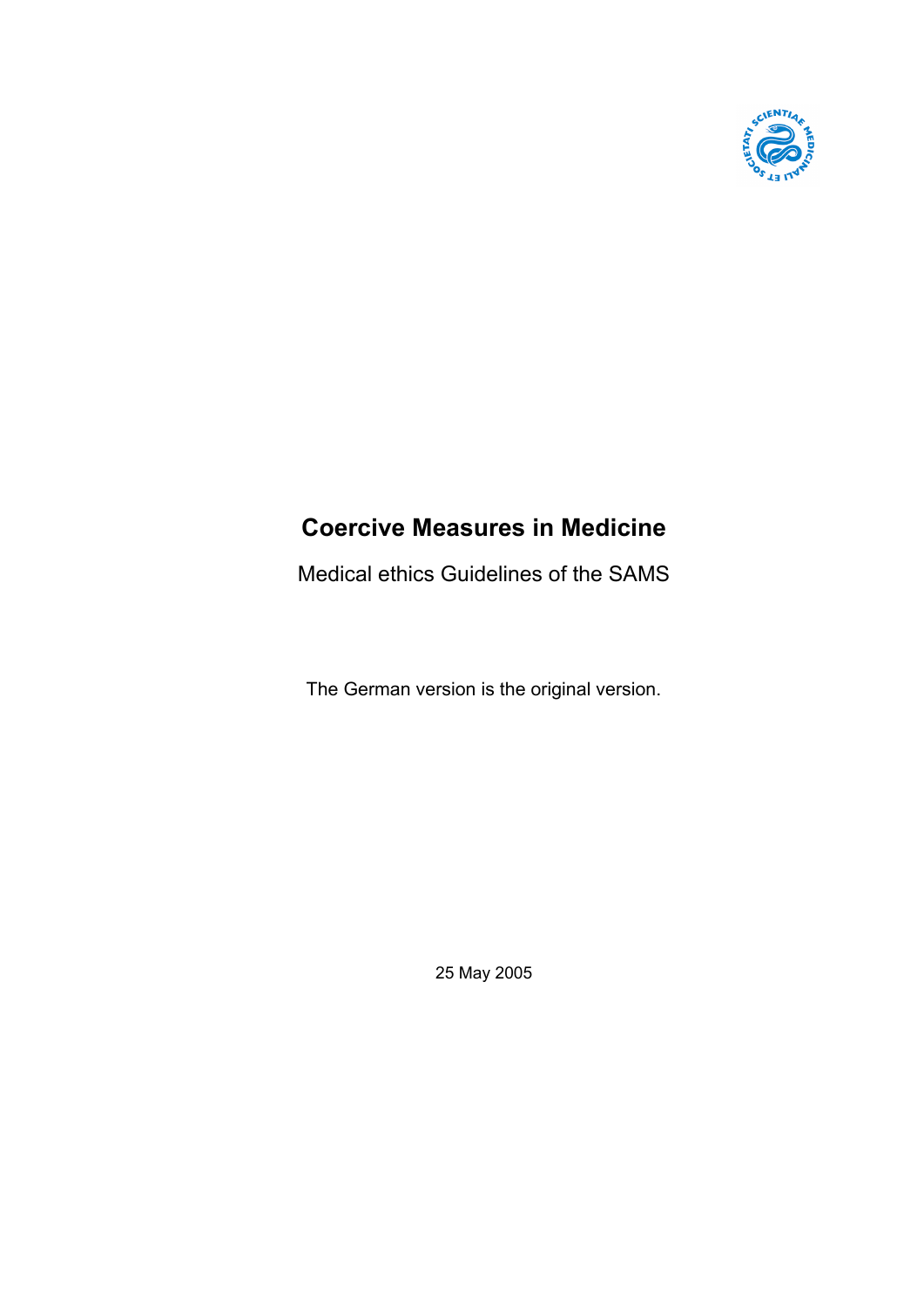## **Table of Contents**

| 1. |      |                                                                     |    |
|----|------|---------------------------------------------------------------------|----|
| 2. |      |                                                                     |    |
| 3. |      |                                                                     |    |
|    |      |                                                                     |    |
|    |      |                                                                     |    |
|    |      | 3.2.1. Principle                                                    |    |
|    |      | 3.2.2. Special conditions for minors                                |    |
|    |      |                                                                     |    |
| 4. |      |                                                                     |    |
|    |      |                                                                     |    |
|    |      | 4.1.1. Information                                                  |    |
|    |      | 4.1.2. Treatment plan and consent                                   |    |
|    |      | 4.1.3. Decision-making procedures for minors                        |    |
|    | 4.2. |                                                                     |    |
|    |      |                                                                     |    |
|    |      | 4.2.1. In somatic medicine                                          |    |
|    |      | 4.2.2. In psychiatric medicine                                      |    |
|    |      | 4.2.3. In geriatric medicine                                        |    |
|    | 4.3. | Deprivation of liberty in the interests of the patient's welfare 11 |    |
|    |      | 4.3.1. General                                                      |    |
|    |      | 4.3.2. Deprivation of liberty in the case of minors                 |    |
| 5. |      |                                                                     |    |
|    |      |                                                                     |    |
|    | 5.2. |                                                                     |    |
|    |      | 5.2.1. Duration                                                     |    |
|    |      | 5.2.2. Observation of inpatients                                    |    |
|    |      | 5.2.3. Supporting measures and follow-up                            |    |
|    |      | 5.2.4. Documentation                                                |    |
|    |      | 5.2.5. Right of appeal                                              |    |
| 6. |      |                                                                     | 14 |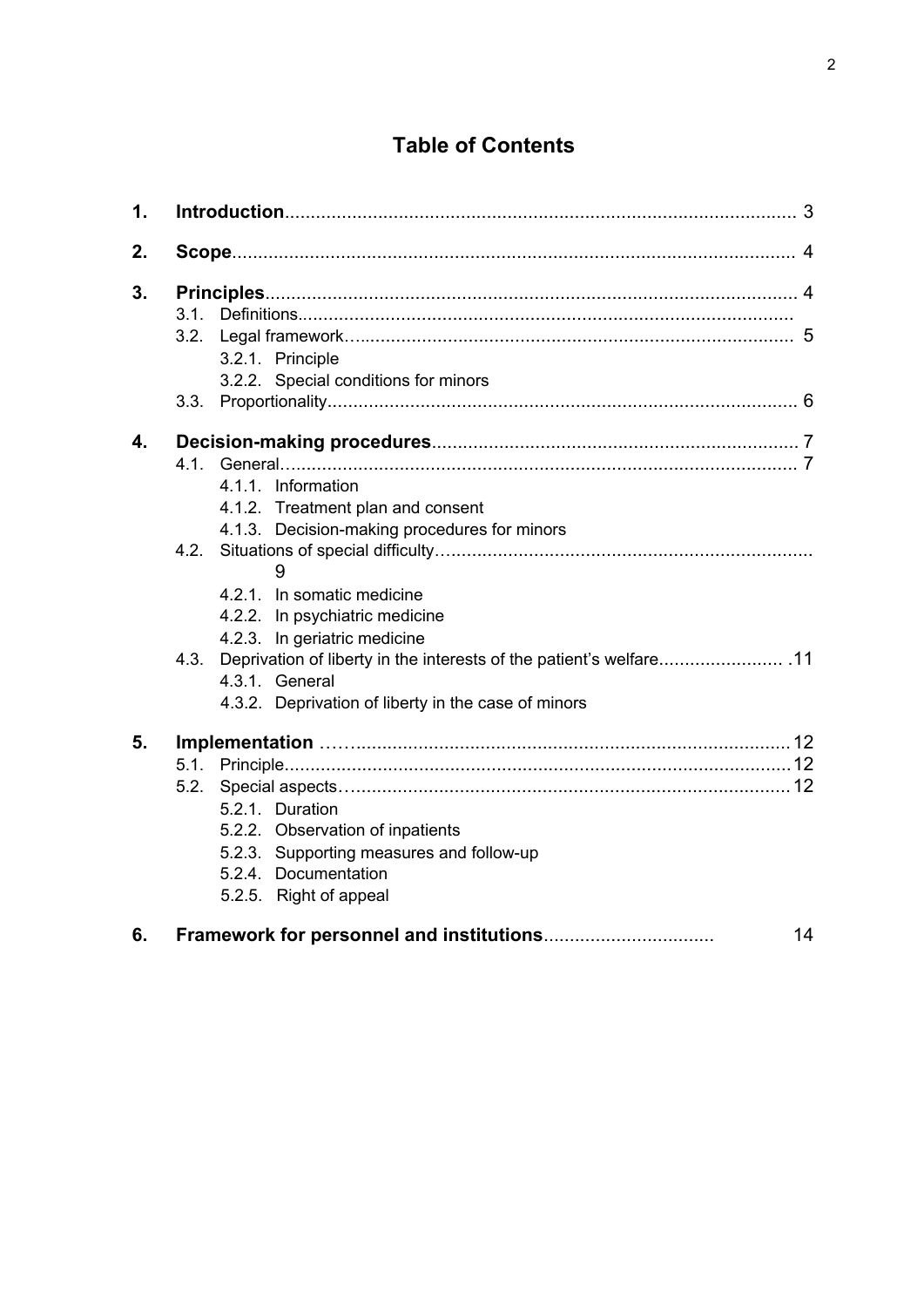## **1. Introduction**

Coercive measures always represent a serious infringement of an individual's rights to selfdetermination and to personal freedom. Although the avoidance of compulsion is a primary objective in medicine, coercive measures cannot always be avoided as a last resort. In the case of acute danger to the patient or to others, these measures are sometimes the only way to avoid more serious harm.

Coercive medical measures<sup>1</sup> always involve a conflict of medical-ethical principles. On the one hand there is the question of "doing good" or "avoiding harm", while on the other is the requirement to respect the autonomy of the patient as far as possible. In principle, all action must be taken with the agreement of the patient (informed consent). Coercion can therefore only be used in exceptional cases.

In emergencies where the patient is at substantial risk of harming him/herself or others, the need for coercion is usually undisputed. The question is more difficult in situations that are not emergencies but where aspects of safety or harm to health are foremost, notably in geriatric medicine and psychiatry. In these cases it is often unclear whether the principle "for the good of" the patient really justifies the resulting constraints on the rights and freedom of the individual, that is, the violation of the patient's autonomy.

In Switzerland there have so far been no uniform legal bases for coercive measures at the Federal level. The modalities for the coercive medical measures that take place can therefore differ according to the customs of individual institutions and Cantonal regulations. However, whenever there is a possibility that coercion may be necessary, the constitutional rights of the individual and – if they exist–Cantonal laws must of course be respected.

The present Guidelines are intended to clarify this difficult situation in an area where laws differ widely. They are addressed to the entire healthcare team in medical institutions (hospitals and nursing homes), to medical professionals in private practice, and to those involved in outpatient healthcare.

The Guidelines are mainly concerned with the following issues:

- Under what ethical and legal conditions are coercive measures permissible and justified?
- What steps should be taken in order to avoid the coercion envisaged?
- How should the persons concerned and, where relevant, their carers, legal representatives or relatives, be informed?
- If they prove unavoidable, in what way can coercive measures be carried out with as little harm to the patient as possible?
- What type of follow-up care should be provided for persons who undergo coercive measures?
- How should the chosen procedure be documented?

 <sup>1</sup> These are understood to include coercive measures implemented by both medical and nursing personnel.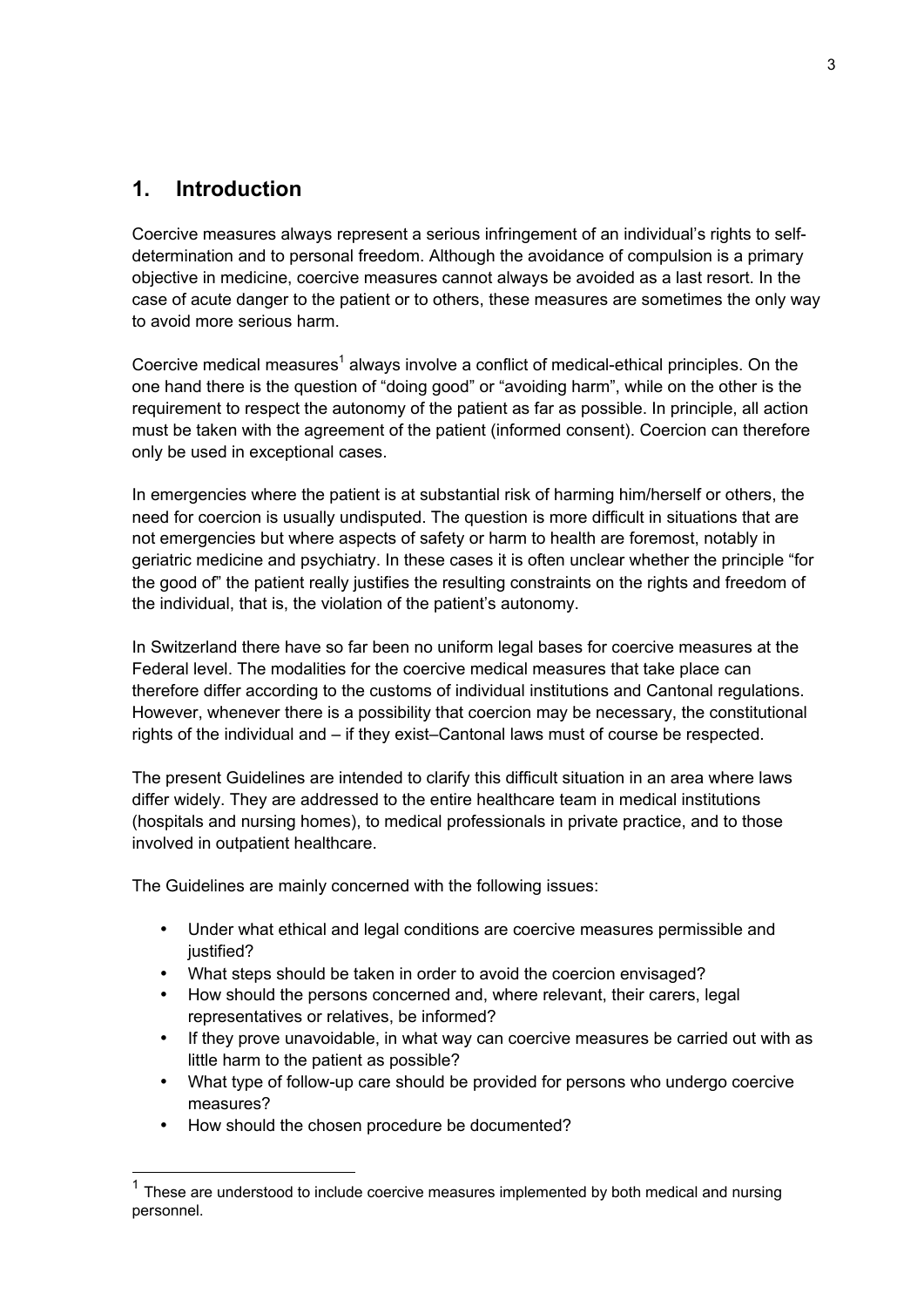## **2. Scope**

These Guidelines refer to all inpatient and outpatient treatment situations. Special needs and other types of non-medical care are not covered by these Guidelines. The Guidelines are addressed not only to the specialist medical personnel in the different institutions, but also to all other persons involved in treatment of patients. Federal and Cantonal regulations are reserved.

## **3. Principles**

## **3.1. Definitions**

All interventions carried out against a person's declared wishes, or which a person resists, or which – if he or she is unable to communicate – are against his or her presumed wishes, are described as *coercive measures*. Less invasive measures, such as forcing a person to stand up, to take food or to take part in a therapeutic session are also coercion, and in principle must be handled in the same way. However, these Guidelines refer explicitly to the more serious forms of coercive measures.

In practice it is possible to differentiate between *restriction of freedom* and *involuntary treatment*.

#### *Restriction of freedom*

*The term restriction of freedom* can be used if freedom of movement alone is restricted (e.g. accommodation in a closed ward). Serious restrictions of freedom include physical restraint (e.g. with straps) or seclusion (e.g. in a seclusion ward).

#### *Involuntary treatment*

If it is not just that freedom is restricted, but a person's physical integrity is also invaded (e.g. when medication is given under compulsion or by force), this is a coercive medical measure with violation of the patient's physical integrity. For this, the term *involuntary treatment* is used.

In everyday medical practice, coercive measures are taken in various different disciplines and in different situations. We can differentiate between coercive measures in psychiatric or somatic medicine, and between coercion used with children or adolescents and with adults. Such situations occur particularly often in elderly persons who are in need of care.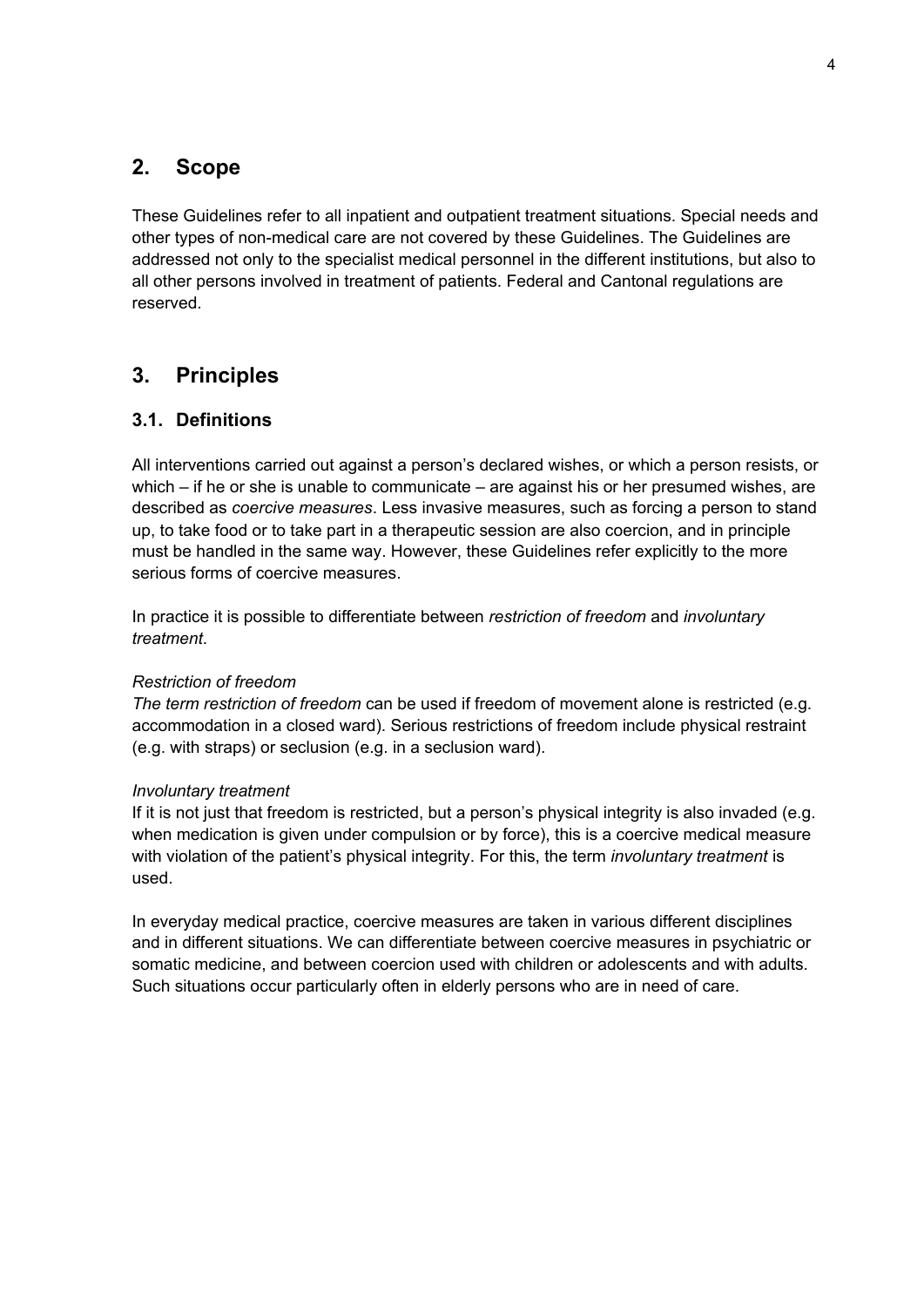#### **3.2. Legal framework**

#### **3.2.1. Principle**

The following description of the legal framework is largely limited to civil law. Coercive measures exist in a legal field of tension. On the one hand, every case of coercion is an infringement of the patient's constitutionally protected human rights<sup>2</sup>. But on the other, a therapeutic injunction on the part of the State or a duty to provide help can imply a legal obligation to apply coercion to protect the patient or third parties.

In terms of the legal conditions, a distinction must be made in each case between involuntary commitment to an institution with consequent restriction on freedom of movement, and further coercive medical measures. In Switzerland, compulsory commitment to an institution is only permissible under the legal preconditions for deprivation of liberty in the interests of welfare, as laid down in Article 397a of the Civil Code<sup>3</sup>, or in another legal framework (e.g. the Law on Epidemics). The decision to commit a patient to an institution for his or her own welfare is taken by a guardianship authority at the patient's place of residence. For cases where delay would constitute a risk, or if the person is mentally ill, the Cantons can transfer this responsibility to another appropriate authority (Civil Code, Art. 397b). Many Cantons have transferred the authority to commit patients to District Medical Officers, Public Health Officers or independently practising physicians. It is recommended that the commitment of patients to an institution be the responsibility of experienced or specially trained doctors. The patient and persons close to him or her have the right to a judicial assessment of the decision for commitment to an institution (Civil Code, Art. 397d).

The dispositions relating to deprivation of liberty in the interests of welfare do not contain any legal basis for implementing coercive medical measures in the stricter sense (involuntary treatments)<sup>4</sup>. Nevertheless, as a rule such measures are only prescribed together with the deprivation of liberty in the interests of welfare (see Special Conditions for Minors, 3.2.2.). Emergency situations are an exception in this respect.

Whether and under what conditions coercion is permissible is determined by cantonal health legislation. There are however major differences in both form and content between the existing legislation in the various Cantons. This complex and confusing situation is unsatisfactory from the point of view of legal certainty, which makes the need for comprehensive, uniform legislation over the whole of Switzerland all the more important.

 <sup>2</sup> According to the Federal Constitution, these include the right to personal liberty, in particular to physical and psychological integrity and to freedom of movement. As violations of a patient's rights, coercive measures are only permitted if they are based on a legal principle, are in the broader ie overwhelming public interest or are justified by the protection of the basic rights of third parties, are proportionate, and do not infringe the essence of the patient's basic rights. In principle, all these conditions are necessary in order to be able to carry out coercive measures. However, in many Swiss Cantons there is still no legal basis for this.

 $3$  On the basis of this article, "a person who is competent or incompetent may be placed and/or restrained in a suitable institution because of mental illness, mental deficiency, alcoholism, other addictions or severe neglect, and if his necessary personal welfare cannot be ensured in any other way."

 $4$  As the deprivation of liberty is primarily in the interests of the welfare of the person concerned, the lack of competence is, in principle, not a precondition. On the other hand, compulsory treatment may be prescribed only if the patient is unable to discern the need for treatment.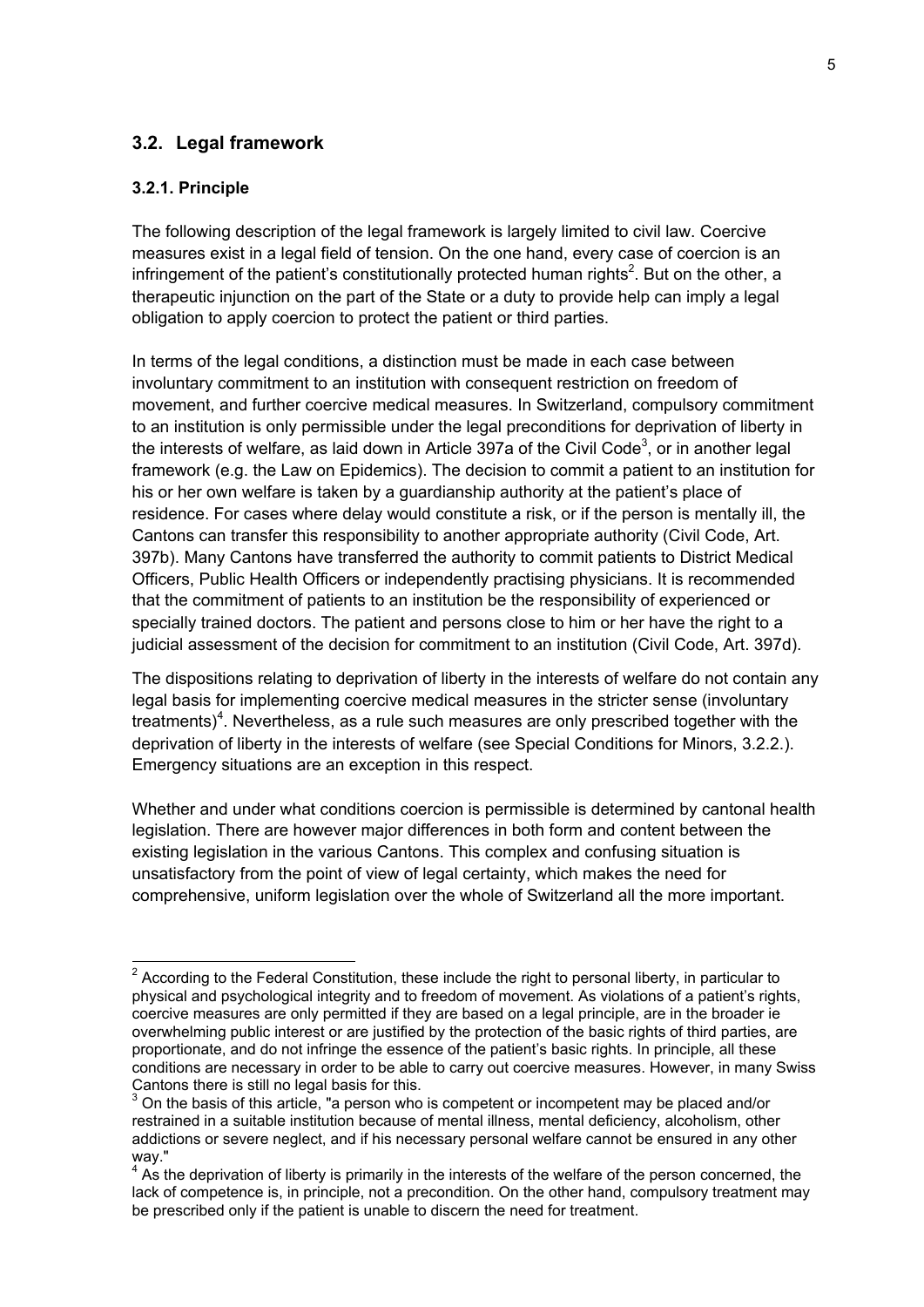The participation of physicians in coercion ordered by the police, and medical attention for persons in prison, are dealt with in the relevant SAMS guidelines (The exercise of medical activities in respect of detained persons: Medico-ethical guidelines of the Swiss Academy of Medical Sciences).

#### **3.2.2. Special conditions for minors<sup>5</sup>**

#### *Minors who are competent*

In principle, a minor who is competent must give consent for any medical treatment. A minor is competent if he or she can understand the importance of a medical intervention and the consequences if it is not carried out, and is capable of expressing his or her free will. Adolescents who are capable of competent of their parents, provided these do not concern measures resulting from risk to themselves or others. In the event of the minor's refusal, a coercive measure can only be implemented if it is essential for the wellbeing of the individual. In this case the procedure must be the same as for adults.

#### *Minors who are incompetent*

In the case of minors who are incompetent, the right to agree to or to refuse a treatment lies with the patient's legal representative (parent, quardian).

If the parents or the legal representative make a decision that is not in accordance with the welfare of the child, then the final decision must made by the guardianship authority, except in emergencies (e.g. refusal to agree to a life-saving blood transfusion, forced feeding).

#### **3.3. Proportionality**

Coercive measures can be extremely traumatic. Special attention must therefore be paid to the principle of proportionality; this means that such measures must first be necessary, second be proportional to the degree of risk involved, and third not be replaceable by less invasive measures. In each individual case it must therefore be determined which measure is least traumatic for the person concerned. There must also be an assessment of whether the expected (personal and social) benefits considerably outweigh the possible disadvantages of such an intervention, and whether the consequences are less serious than for any other measure. The duration of the coercion must also be adapted to the circumstances. A coercive measure must also be chosen on the basis of the latest knowledge, and be reversible.

In evaluating the situation, account must be taken of the fact that physical and psychological harm may be caused. There may be a risk of physical damage (e.g. thromboses, infections) due to prolonged immobilization (e.g. physical restraint or sedation) or to physical force (e.g. contusions, fractures). With coercive measures, the more the intervention is felt by the patient to be unjustified, humiliating or even a retaliation or deliberate injury, the more psychological trauma is to be expected.

 <sup>5</sup> In law, all persons under 18 years old are "children" and "minors". In everyday language, children over the age of 11 or 12 years are described as "adolescents". In these Guidelines, however, the term "minor" is used for all persons under the age of 18 years.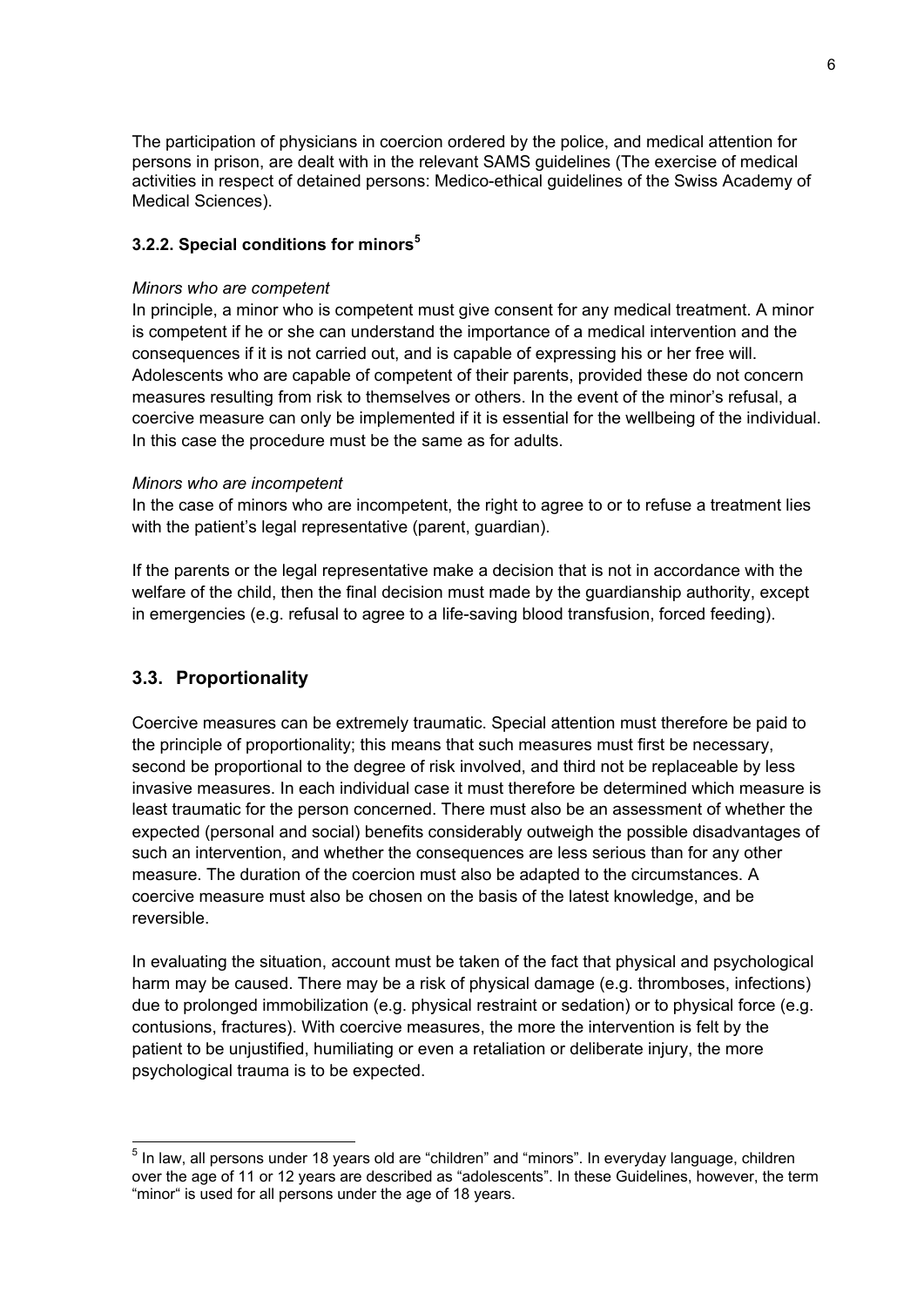## **4. Decision-making procedures**

## **4.1. General**

In principle, all possible steps must be taken to avoid coercion, and before any coercive measure is taken all the less invasive therapeutic alternatives with a chance of success must have been exhausted.

Coercive medical measures must be prescribed by a doctor. In emergencies, measures involving limitation of freedom can also be initiated and implemented by members of a therapeutic team, including nursing personnel. The various persons involved must agree to the measure. In institutions, the decision-making procedures should be set down in writing and those responsible must be named.

If emergency situations reoccur, each crisis must be evaluated anew wherever possible. Particularly in the hospital environment, the prescription of coercive measures "in advance" is not acceptable. In such cases, coercion can often be avoided if adequate precautions are taken.

### **4.1.1. Information**

In principle, a patient must be informed as completely and as objectively as possible before every medical treatment. This duty to explain the treatment to the patient must specifically cover the diagnosis, the examinations and treatments that are planned, the therapeutic alternatives and the consequences if the treatment is not carried out, and the risks and any possible side effects.

This duty to explain remains in the case of coercive measures. Exceptions are only acceptable in cases where the treatment must be carried out immediately and the patient is clearly not able to understand the situation. In this case, the information must be given later, as soon as the patient is competent again. The family members whom the patient has named, as well as other persons of trust and if necessary the patient's legal representative, must be informed.

If the patient has the right to appeal against the prescription of coercive measures, a corresponding explanation of his/her rights of appeal must be given. If the patient's condition renders him/her unable to receive or to understand this explanation, then it must repeated as soon as possible. Where the patient has been deprived of liberty in the interests of welfare, the explanation must be given by the institution responsible for carrying out the measure. At the same time, the family members whom the patient has named, as well as carers and, if necessary, the patient's legal representative, must be informed accordingly.

## **4.1.2. Treatment plan and consent**

#### *Outpatients*

In an emergency it is often the case that the responsible physician cannot delegate responsibility for any possible coercion. Where the indication is for deprivation of liberty in the interests of welfare (see 4.3), the patient must be informed that involuntary commitment to an institution is the only reasonable measure that can be considered at that time.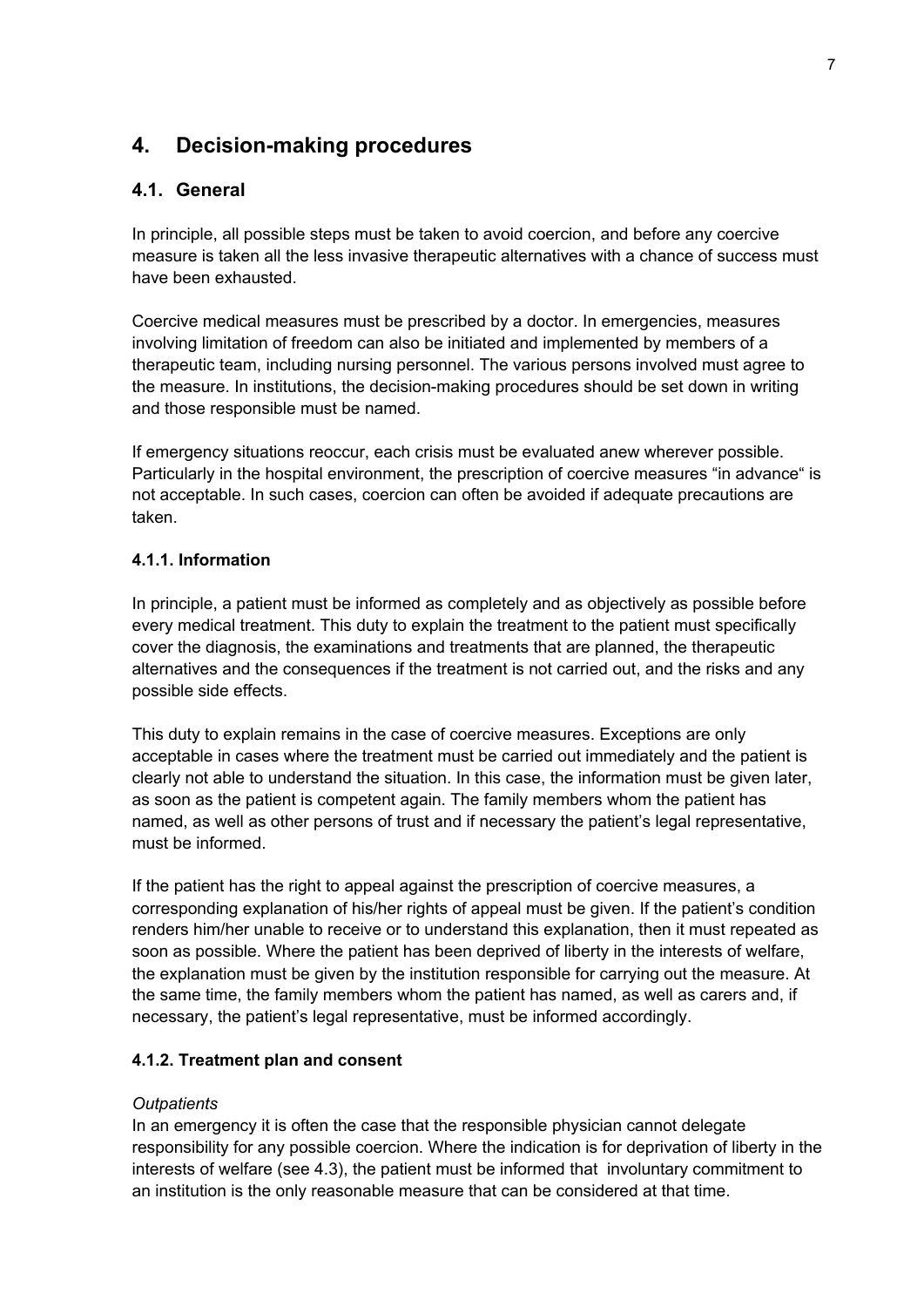Because a commitment based on deprivation of liberty in the interests of welfare requires special authority and experience, it is advisable to delegate this task to specially trained doctors. Where this is not possible, the responsible physician must protect the interests of the patient, even if pressure is exerted by the patient's family members or the police, and proceed carefully with the necessary examinations.

#### *Inpatients*

For inpatients, a distinction must be made between emergency and planned coercion. Planned coercive measures that do not occur in an emergency and that continue over a long period must be included in a comprehensive treatment plan and must assume that the patient is incompetent. In these cases, the consent of proxies named by the patient,  $6$  or of the patient's legal representative, must be obtained. If the patient drew up instructions when competent, they must be observed in the framework of any legal directives and in the light of the existing possibilities. In addition to the commitment to an institution by a doctor, the Head Physician or deputy should give their consent to any coercive measures that may be planned in institutions. In emergencies, the responsible physician can give the necessary instructions in the same way as in outpatient care. For measures that are coercive in a broader sense (e.g. forcing a patient to get up and dress etc.) the nursing personnel are responsible, as long as the legal bases and the medical realities are taken into account and the permissibility of the coercive measures has been agreed by the physicians.

### **4.1.3. Decision-making procedures in the case of minors**

Decisions on the treatment and care of minors must be taken in the best interests of the child or the adolescent, in agreement with the parents or legal representatives.

Since the principle of self-determination also applies to minors who are competent, it is the professionals' duty to include a minor in the decision-making process as far as possible, depending on competence, and to obtain the minor's consent. Including the minor improves communication between medical professionals and family members, and children and adolescents who are included comply better with their treatment. Nevertheless, there is a danger that consent given by a minor to an authority figure is not genuinely voluntary.

Care must be taken not to demand too much of the child or adolescent. However, decisions should not be made on behalf of minors who are in fact willing and able to contribute actively to decisions about their treatment. Self-determination is a human right that – with appropriate modifications – applies to children and adolescents as well as to adults. As with self-care, the right to self-determination can be exercised only gradually and to a limited extent through childhood and adolescence, until with increasing maturity it is exercised to the full.

If a minor does not consent to a proposed treatment that he or she clearly understands, then this treatment should not be carried out. If the minor is not considered competent to make this decision, and if the proposed measure is necessary because of possible risk to the minor or to others, then the parents, as the minor's representatives, may give their consent to a particular treatment. If the parents refuse, the guardianship authority must consider placing the child or adolescent under protection.

 $6$  Representatives authorised by the patient for medical matters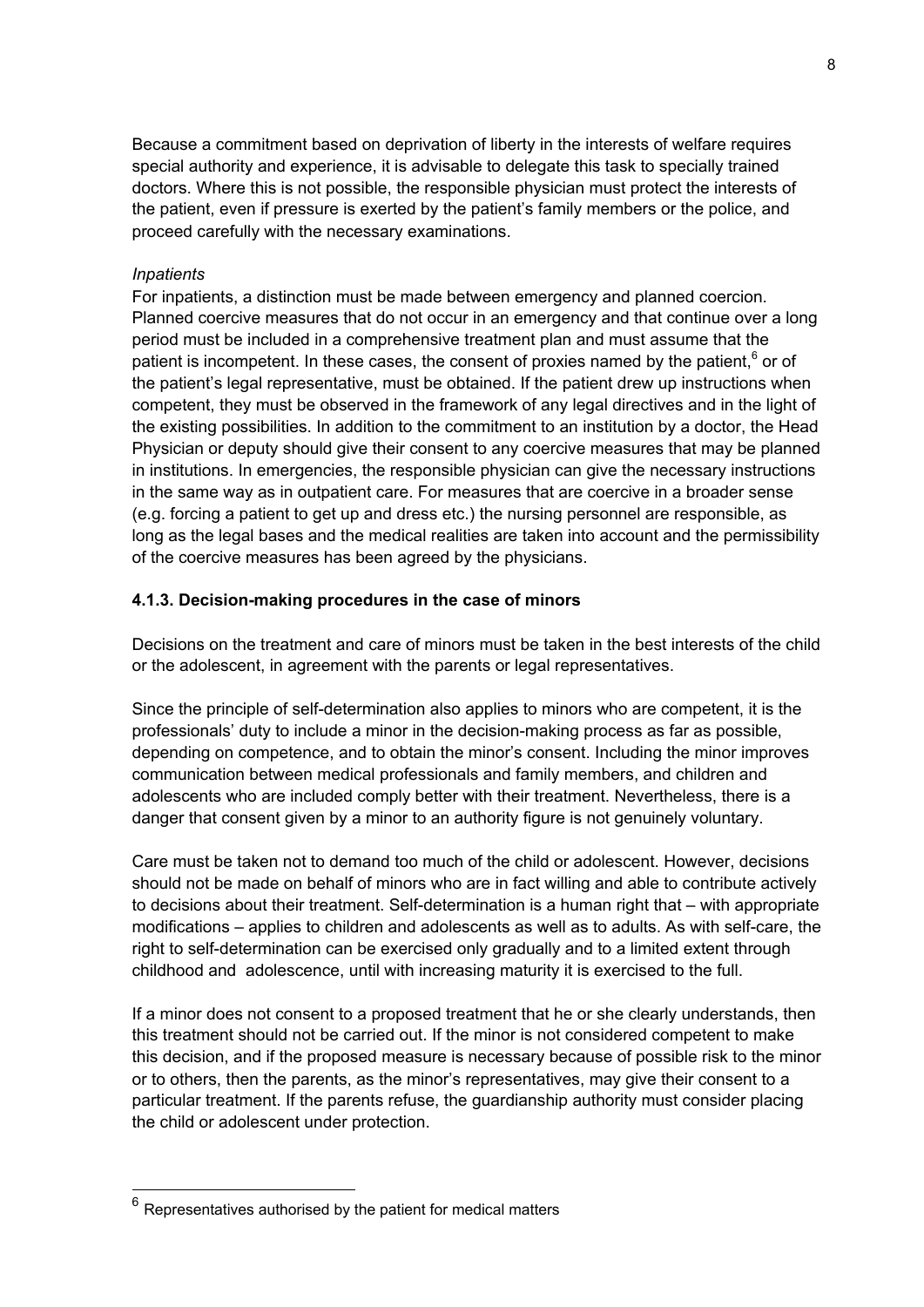## **4.2. Situations of special difficulty**

#### **4.2.1. In somatic medicine**

#### *Emergencies:*

- In patients with acutely life-threatening conditions who refuse treatment because they are in a state of shock or agitation, it can be assumed that they are temporarily incompetent. Treatment decisions must then be made in accordance with the patient's presumed wishes.
- In first aid after attempted suicide, when medical help is not requested but is necessary to save life, it is generally assumed that the patient is temporarily incompetent (e.g. because of depression).

#### *In subacute situations:*

In the case of notifiable infectious diseases, the Law on Epidemics states that the health authorities must, if necessary, take measures that are against the wishes of the patient (seclusion, compulsory medication). However, every effort must still be made to persuade the patient to accept these measures voluntarily. The same applies analogously to nosocomial infections (infections acquired in hospital).

#### **4.2.2. In psychiatric medicine**

#### *General*

Severe psychological disorders can lead to loss of control and to behaviour that may be an acute danger the patient concerned or to others. Only then may coercive measures be taken. Severe disturbances of the ability to live with others also have to be considered. In every case, the patient must be considered to be a danger to him-/herself: this can include situations where the patient causes serious harm to others and is markedly affected by it.

Self-endangerment, endangerment of others and severe disturbances of the ability to live with others may be described as follows:

#### *Severe self-endangerment*

Self-endangerment exists if the pathological behaviour threatens immediate harm only to the patient him or herself. As with any type of coercion careful consideration of proportionality of response is required, and in particular the feasibility of individual therapy must be examined. Coercive measures on the grounds of self-endangerment are therefore only permissible when patients are considered genuinely incompetent.

#### *Severe endangerment of others*

Endangerment of others exists if the patient presents a foreseeable risk to other persons. Danger exists especially where there is aggressive behaviour, threats of severe violence, or actual physical attack. The preconditions for medical intervention against the wishes of the person concerned are that the cause of the behaviour leading to the endangerment of others is a mental disorder, and that the endangerment is considerable.

*Severe disturbances of the ability to live with others*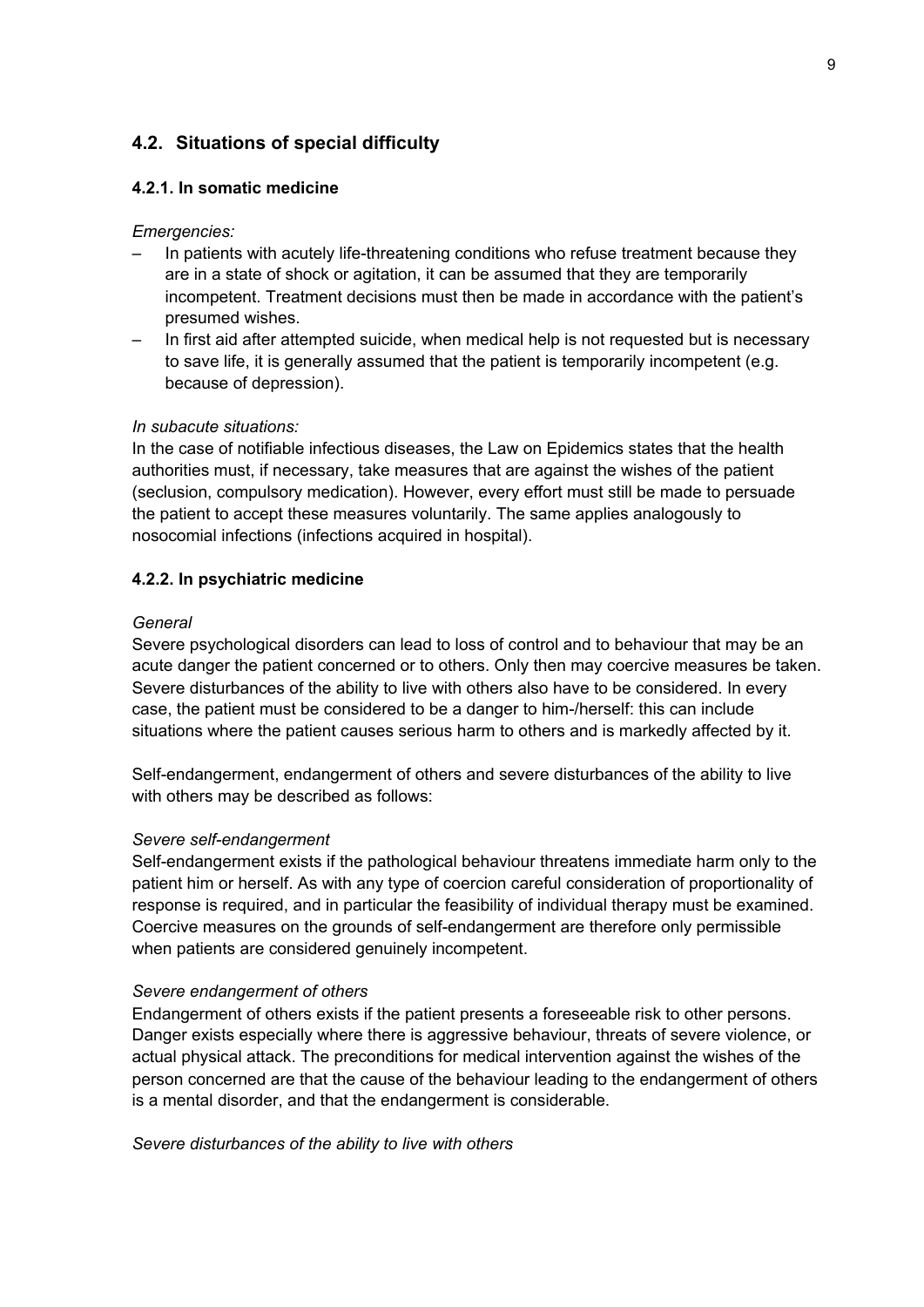A severe disturbance of the ability to live with others exists if the behaviour of a mentally ill person affects his or her immediate environment so severely, or impairs the freedom of others, to such an extent that living with others becomes impossible<sup>7</sup>.

#### *Special aspects of psychiatric emergencies*

If a psychiatric emergency cannot be resolved in any other way, deprivation of liberty should be considered (see Chapter 3.3). With deprivation of liberty, other measures that cannot otherwise be justified for the patient's welfare, such as seclusion, physical restraint and compulsory medication, may be necessary under certain circumstances. Reasons for secluding the patient can include temporary loss of control with manifest violent behaviour, serious threat of violence or danger to others, or serious disturbance of the ability to live with others. Reasons for physical restraint include serious attempts at or an acute risk of selfinjury. Compulsory medication may be necessary in acute states of agitation, with selfendangerment or endangerment of others, or to avoid repeated or prolonged seclusion or physical restraint that would otherwise be necessary. As a rule, seclusion and physical restraint should be imposed only for a matter of hours at the most.

In psychiatric emergencies other possibilities for de-escalation must first be tried, initially as part of a graduated plan, as long as the patient is not in immediate danger. For inpatients in particular these procedures can include verbal de-escalation ("talking down"), verbally setting limits, "time out" for the patient in his or her own room, stimulation of mobility, or suggestions for other possible solutions. Individual longer-term care with constant support should also be considered, as long as the carer's safety can be guaranteed.

#### **4.2.3. In geriatric medicine**

In the care of patients with, for example, dementia, symptoms of confusion or aggression often mean that limiting the patient's freedom is unavoidable. The Swiss Academy of Medical Sciences has drawn up guidelines on the treatment and care of elderly persons who are in need of care<sup>8</sup> and has also made recommendations on the limitation of freedom that may become necessary in confused persons:

"Unless the legal regulations require otherwise, a measure that restricts personal freedom may be used only under the following conditions:

a) The person's behaviour represents a considerable danger to his own safety or health, or to those of others, or it impairs to a large extent the peace and well-being of third persons. b) The abnormal behaviour observed cannot be attributed to obvious causes such as pain, the side effects of drugs or interpersonal tensions and conflicts.

c) Other measures that restrict personal freedom to a lesser extent have failed or are not possible.

A measure that restricts personal freedom is discussed jointly by the doctor, the nursing team and the therapist before it is suggested to the elderly person concerned (or, if the person is incapable of discernment, to his person of trust or his legal representative).

<sup>————————————————————&</sup>lt;br><sup>7</sup> A serious disturbance of the ability to live with others due to illness could mean, for example, that a mentally ill person constantly impairs the way of life of other persons in the family or in the nursing home, through serious neglect, persistent troublemaking, or insults and threats. In a psychiatric clinic antisocial behaviour, verbal and non-verbal aggression or throwing objects around may make it necessary to put the patient into temporary isolation, if alternative measures have failed.

<sup>8</sup> Medical-ethical guidelines on the treatment and care of elderly persons who are in need of care, SAMS, 2004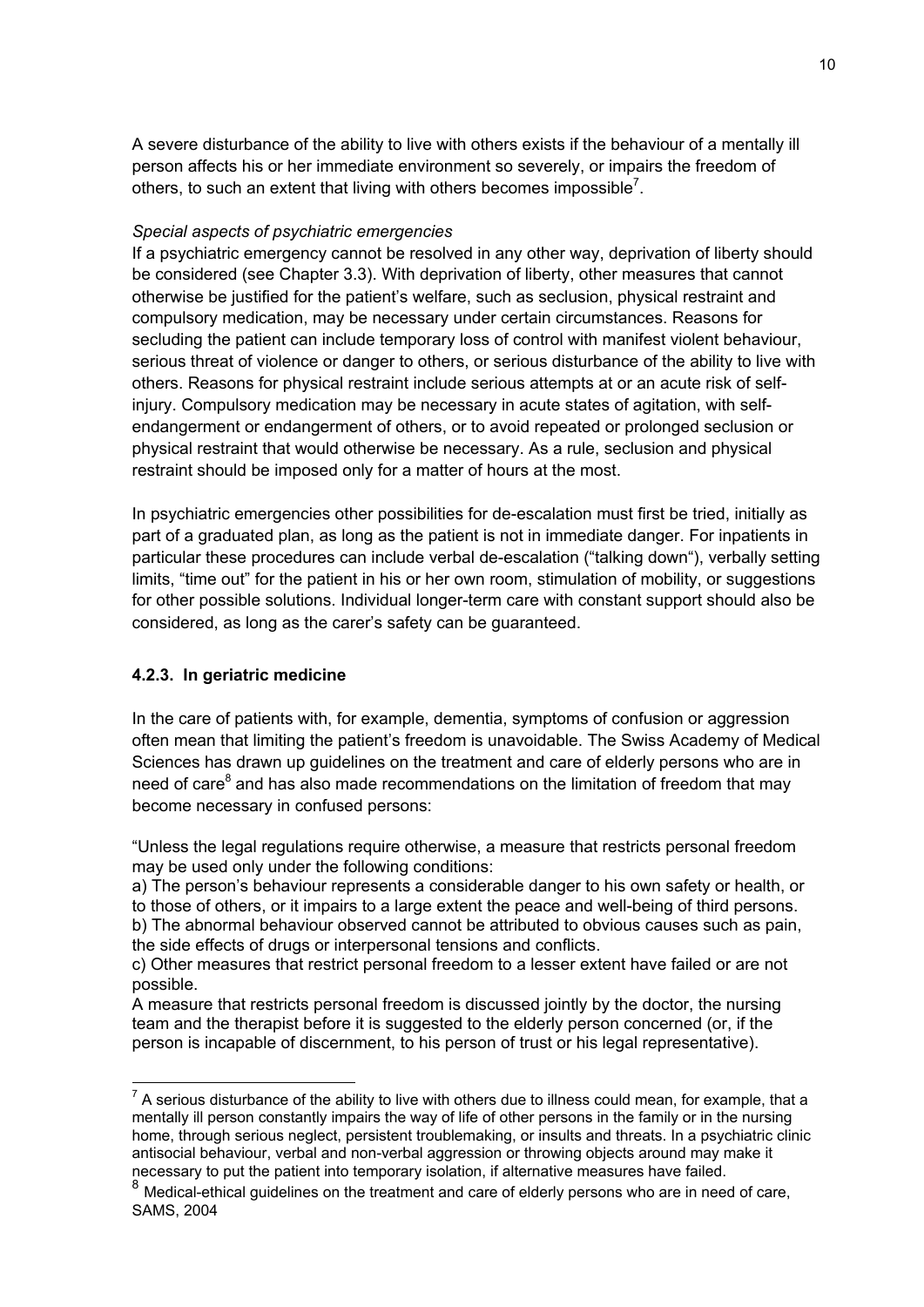The elderly person, or his person of trust or his legal representative, must be informed of the purpose, the nature and the duration of the proposed measure in an understandable and appropriate manner; at the same time he must be told the name of the person responsible for carrying out the measure in question (see under Para. 7.3).

In principle, a measure restricting personal freedom may be taken only with the agreement of the elderly person or, if he is incapable of discernment, with the agreement of his therapeutic representative of his legal representative.

If a person is incapable of discernment and has neither a person of trust nor a legal representative, or if a request for further instructions in an emergency situation is not possible, the doctor, the nursing staff and the necessary responsible therapist have to decide on such a measure in the best interests of the person concerned, in the framework of an interdisciplinary decision-making process including the person's relatives in accordance with the above mentioned criteria. Short-term decisions taken by an individual professional must be discussed and decided a second time in accordance with this procedure."

## **4.3. Deprivation of liberty in the interests of the patient's welfare**

#### **4.3.1. General**

Mentally ill persons who have to be involuntarily committed to a psychiatric institution (see 3.2, Legal framework) are, on account of their condition, often considered incompetent or only partly competent. However, simply because a patient has been forcibly committed to an institution it must not be assumed that this justifies all medical measures (and other measures that also limit personal freedom within the institution) against the wishes of the patient. In principle, even persons involuntarily committed to an institution have a claim on all the rights of patients, such as the right to a complete explanation of their illness, the therapeutic possibilities and their risks and side effects, and the consequences of not treating the illness. Generally, even patients who are involuntarily committed to an institution must give consent to all diagnostic and therapeutic measures. In emergencies this consent may be dispensed with only if immediate intervention is urgently indicated and is essential in order to avoid immediate harm to the health or life of the patient. If a medical measure against the wishes of the patient proves unavoidable, the relevant legal requirements must be observed. Under deprivation of liberty, coercive measures may only be carried out for as long as the situation requiring such measures (self-endangerment, the endangerment of others or severe disturbance of the ability to live together with others within the institution) persists.

#### **4.3.2. Deprivation of liberty in the case of minors**

In the case of minors, the deprivation of liberty in the interests of welfare in fact constitutes withdrawal of the protection provided by the guardianship authorities. The minor is cared for in an institution (children's home, clinic, observation ward etc.). For the procedure and for the judicial assessment, the conditions of deprivation of liberty in the interests of welfare for adults are applicable. An adolescent over the age of 16 years can ask for a judicial assessment and may make an application for discharge from the institution at any time (Civil Code, Art. 314 a, 405 a). The authorities responsible for committing persons to an institution must, as far as possible, guarantee a 24-hour service, including Sundays and holidays. In most Cantons, practising physicians are also authorised to commit mentally ill minors to an institution.

Minors should be accommodated separately from adults.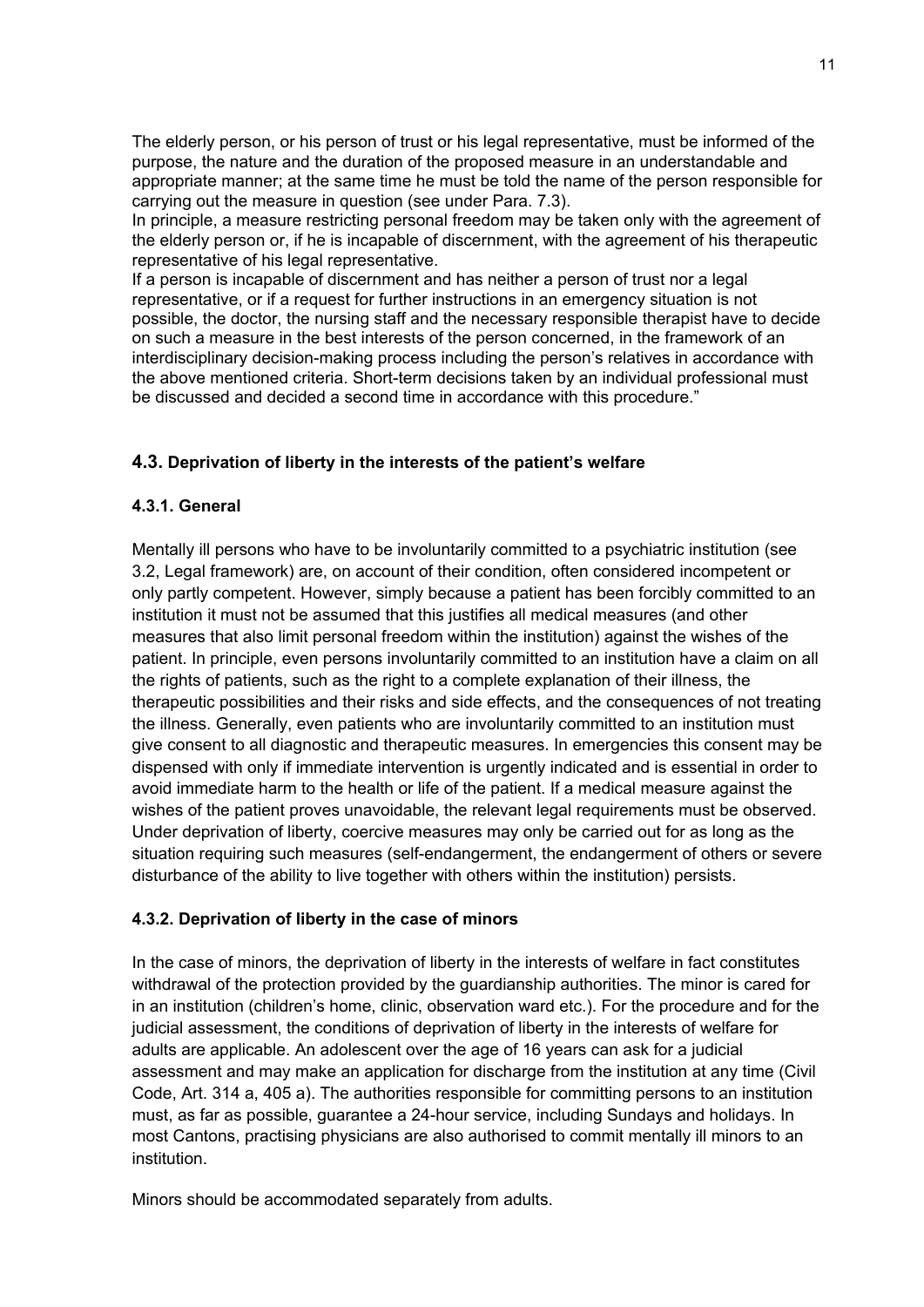## **5. Implementation**

## **5.1. Principle**

Every coercive measure must follow a clear action plan. Once the decision has been made, it should be implemented in an objective, coordinated and decisive fashion by all the persons involved. In a hospital it should be discussed within the treatment team. Any unnecessary aggression – including verbal – should be avoided. In both inpatient and outpatient therapy, all possible measures that can contribute to de-escalation must be taken.

In principle, only measures that correspond to currently recognised standards of the particular specialist medical field concerned are permitted.

Treatments that are unnecessarily painful or that restrict personal freedom, namely freedom of movement, more than is absolutely necessary, are forbidden. Coercion may not be applied in order to discipline or punish patients.

## **5.2. Special aspects**

In carrying out involuntary treatment, especially in psychiatric institutions, special attention must be paid to the following points:

- The treatment must be carried out in an environment that is as safe as possible; objects that could be a danger to the patient or to staff must be removed. The location where the treatment is to be carried out must be chosen carefully.
- The patient's privacy must be respected and the presence of persons who are not involved must be avoided.
- The start of the implementation must be explained to the patient concerned, clearly and in an understandable manner. It is helpful if only one person is responsible for this. Hesitant behaviour or contradictory instructions complicate the procedure and are disturbing to the patient.
- The coercive measure must be carried out as calmly as possible.
- As the coercive measure proceeds, the individual steps must be announced clearly and concisely.
- In many cases, the relatively large number of persons involved tends to inhibit any aggression on the part of the patient.

Before the forcible administration of any injection, the following steps are recommended: oral administration of the medication should be offered again, in the knowledge that this procedure is already coercion. Only if the patient continues to refuse to take the drug by mouth should the medication be administered parenterally.

## **5.2.1. Duration**

The duration of every coercive measure, especially in hospitals, must be limited from the outset. At the point of prescribing the measure, the time for the next monitoring must be established. In the case of seclusion or physical restraint, monitoring should be done as frequently as possible (e.g. hourly). Generally, coercive measures should be carried out only for as long as is absolutely necessary, and should be ended as quickly as possible.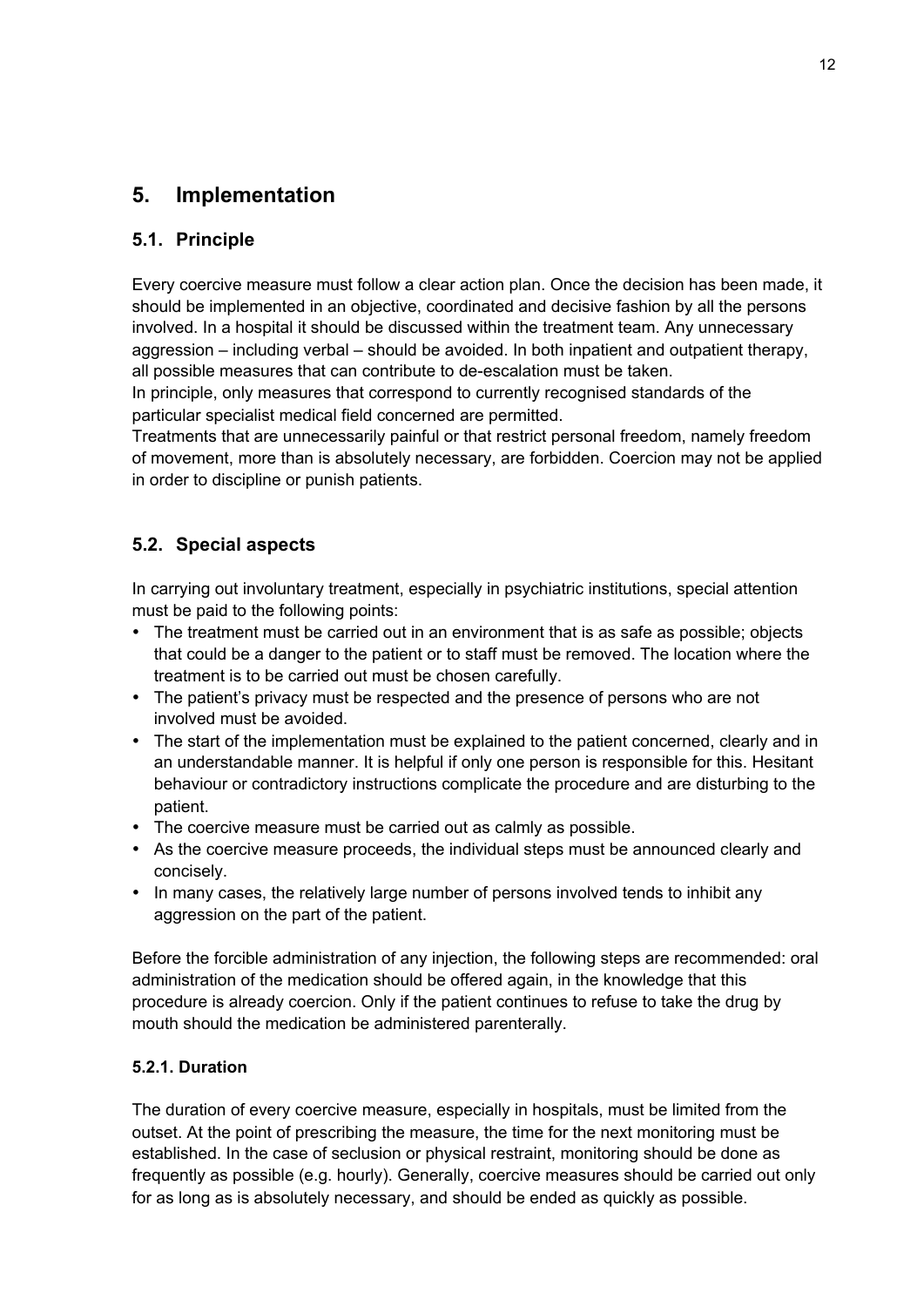## **5.2.2. Observation of inpatients**

The person undergoing the coercion should be kept under constant observation and the situation monitored accordingly.

According to the measure and the condition of the person concerned, appropriate prophylactic measures must be taken (pneumonia prophylaxis, prevention of decubitus ulcers etc.)

## **5.2.3. Supporting measures and follow-up**

Coercion is experienced by the patient as a major event, and can have substantial physical and mental consequences. Therefore the overall situation must be re-assessed regularly, so that the coercion lasts for as short a time as possible.

As far as is possible and accepted by the patient, both in outpatient and inpatient care, every coercive medical measure requires thorough follow-up discussion with the patient, possibly involving other persons in accordance with the patient's wishes, as soon as his or her condition allows. In this discussion, the reasons why the coercion was considered necessary should again be explained by the responsible doctor. The patient must be given ample opportunity to offer his or her experience and viewpoint. The patient should also be given the possibility of writing an account of the experience, for inclusion in the case file. It must be recognised that the more an intervention is experience by the patient as unjustified, humiliating or even deliberate harm, the more likely it is that psychological trauma will result. In due course, it must be determined whether the coercion has led to psychological impairment that might require specialist treatment. Once the coercive measures have been carried out, they must be re-discussed by the treatment team.

## **5.2.4. Documentation**

All coercive measures must be carefully recorded in the case file and in the nursing care documents. The following aspects at least must be recorded: the reasons and possible legal basis for the measure taken, the nature, duration and time of the actual force exerted, the persons responsible for prescribing and carrying out the coercive measure, the monitoring carried out, and the information given to the patient.

A ruling to deprive the patient of liberty in the interests of his/her welfare should document at least the following: the time of the medical examination, the nature of the mental disorder diagnosed, the time and place of commitment to an institution, a brief explanation of the reasons for the deprivation of liberty in the interests of the patient's welfare, and confirmation that the patient has been informed of his/her right of appeal. A copy of the ruling must be given to the patient.

## **5.2.5. Right of appeal**

Access to the legal means of objection or complaint must be guaranteed. Before a planned coercive measure is prescribed, the patient, and if necessary his/her nominated proxy, must be informed, if possible in writing, of the basic legal provisions and the patient's concrete possibilities for appeal (see 3.2.1).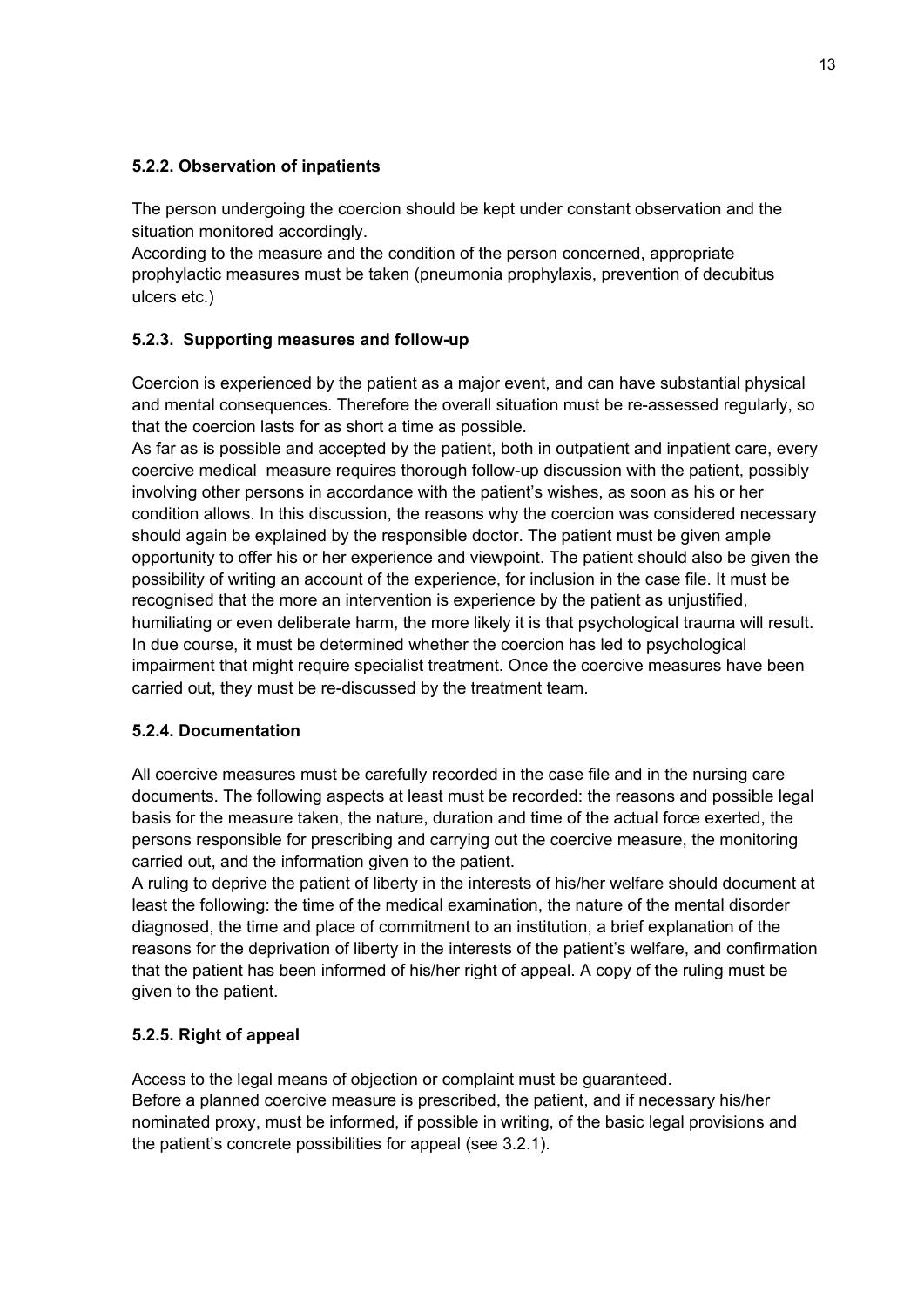## **6. Framework for personnel and institutions**

In every establishment it is essential that the staff and institutional conditions do their utmost to avoid coercion, as far as possible. The limitations of an institution or its personnel have a decisive influence on the decision to impose coercive measures, but may not justify such measures. Care must therefore be taken to ensure that the necessary, adequately trained staff are available, especially in psychiatric and geriatric institutions, for both inpatients and outpatients.

Specialised institutions are necessary for mentally ill offenders.

The institution is responsible for ensuring that the relevant legal bases and guidelines are known to the personnel involved and that the decision-making processes and responsible persons are clearly defined and set down in writing.

It must also ensure that there are enough personnel available who are adequately trained to implement these Guidelines.

Further training and supervision for de-escalation and the management of coercive measures and use of force must be provided.

**\* \* \* \* \* \* \* \* \* \* \***

#### **Approval**

Approved by the senate of the SAMS on 24 May 2005 Prof. Michel Vallotton, Geneva President of the Central Ethics Committee of the SAMS

#### **Members of the Sub-Committee:**

| Prof. Dr. med. Daniel Hell, Zurich, Chairman     | Dr. med. Agnès Michon, Geneva                |
|--------------------------------------------------|----------------------------------------------|
| Prof. Dr. med. Hans-Dieter Brenner, Bern         | Dr. med. Eberhard Rust, Oberwil b. Zug       |
| Prof. Dr. med. Volker Dittmann, Basel            | Renata Schläpfer, VASK, Reussbühl            |
| Dr. phil. I Carlo Foppa, Lausanne                | PD Dr. med. Barbara Steck, Basel             |
| lic.iur. Jürg Gassmann, Pro Mente Sana,          | Urs Trottmann, Dipl. Qualified Nurse, Zurich |
| Zurich                                           | Prof. Dr. med. Michel Vallotton, Geneva,     |
| Dr. med. Christian Hess, Affoltern               | <b>President of the Central Ethics</b>       |
| Dr. phil. II Margrit Leuthold, Basel, ex officio | Committee, ex officio                        |
|                                                  |                                              |

#### **We thank the following experts for their valuable advice:**

Prof. Dr. iur. Peter Aebersold, Basel Dr. iur. Giusep Nay, Lausanne Prof. Dr. med. Andreas Stuck, Berne lic.iur. Urs Vogel, Lucerne